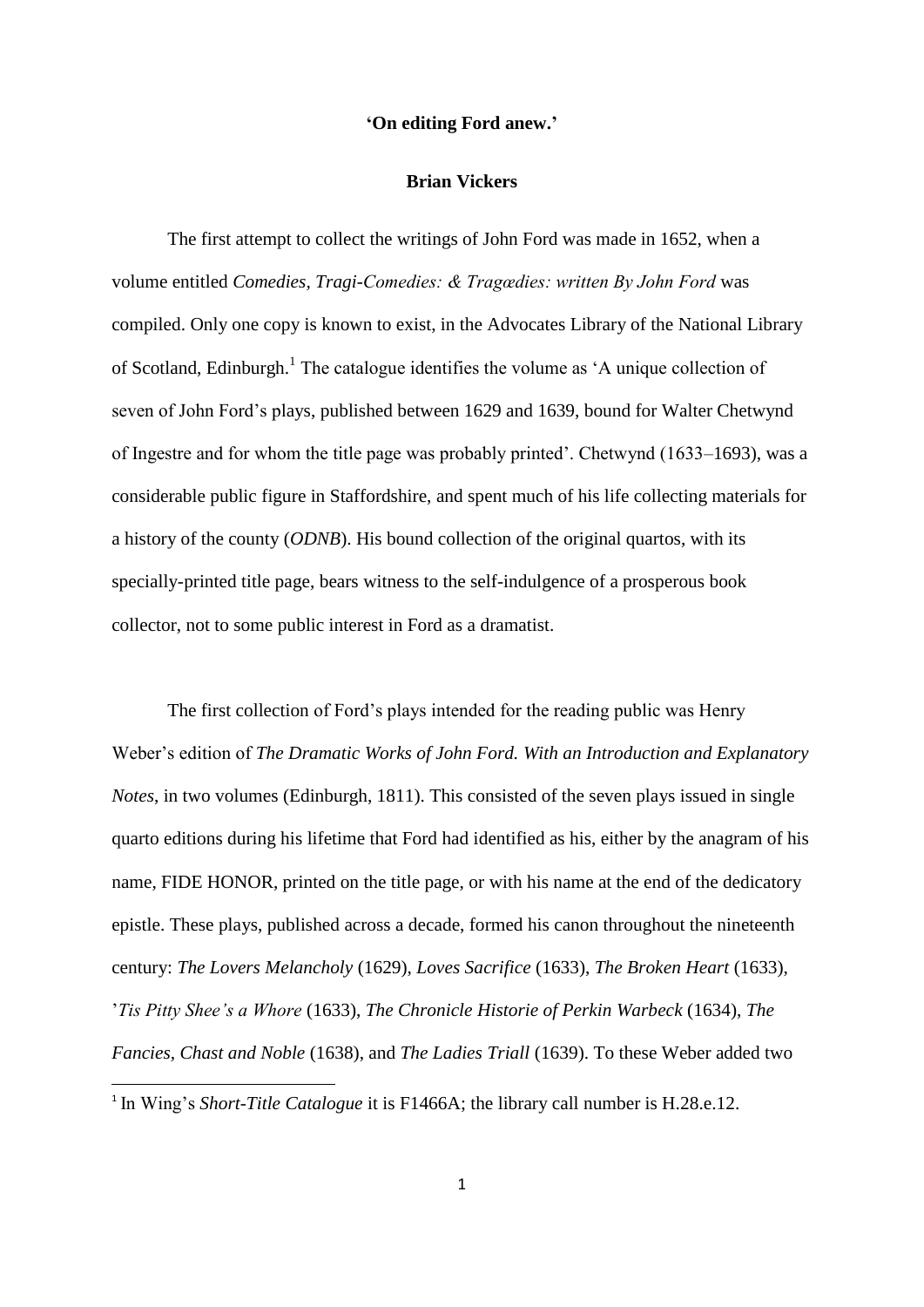co-authored plays, posthumously published: *The Sun's-Darling: A Moral Masque* (1656), by Ford and Dekker, and *The Witch of Edmonton* (1658), by Ford, Dekker, and Rowley. Henry Weber (1783–1818) was born in St Petersburg into the Moravian Brethren community, and subsequently studied at Jena, Halle and Edinburgh. From 1807 to 1814 he worked as an amanuensis and secretary to Sir Walter Scott, while pursuing his own scholarly interest in medieval literature, which yielded a three-volume edition of *Metrical Romances* (1810). His edition of Ford was his first venture into English drama, soon followed by a major edition of Beaumont and Fletcher (14 vols, 1812), but his inexperience led to an unsatisfactory edition which provoked three writers to publish separate critiques.<sup>2</sup>

One positive effect of bad scholarship is that its appearance can provoke others to do better. In 1827 Weber's edition was superseded by *The Dramatic Works of John Ford* (2 vols), 'with Notes Critical and Explanatory, by W. Gifford, Esq. To which are added *Fame's Memorial* and verses to the memory of Ben Jonson'. Gifford (1756–1826), was a notable satirist, journalist and editor. He translated Persius and Juvenal, published *The Baviad, a paraphrastic imitation of the first satire of Persius* (1791), edited the *Anti-Jacobin* (1797–8), and was editor of the *Quarterly Review* from 1809 to 1824. He also produced editions of Massinger (1805; revised 1813, both in 4 vols), Jonson (9 vols, 1816), and Shirley (6 vols,

1

<sup>2</sup> In the year of publication Octavius Gilchrist published *A Letter to William Gifford, Esq., on the late edition of Ford's Plays; chiefly as relating to Ben Jonson* (London, 1811; pp. 45). The same year saw the anonymously issued *A Letter to J. P. Kemble, Esq., involving Strictures on a Recent Edition of John Ford's Dramatic Works* (Cambridge, 1811; pp. 29), while the following year appeared *A Letter to R[ichard]. Heber, Esq., containing Some Observations on the Merits of Mr. Weber's late edition of Ford's Dramatic Works* (London, 1812; pp. 30). The *Oxford Dictionary of National Biography* article on Weber, by Margaret Clunies Ross and Amanda J. Collins, attributes the third pamphlet to 'the Revd John Mitford', the second to 'G. D. Whittington': but, on internal evidence, I see the hand of William Gifford.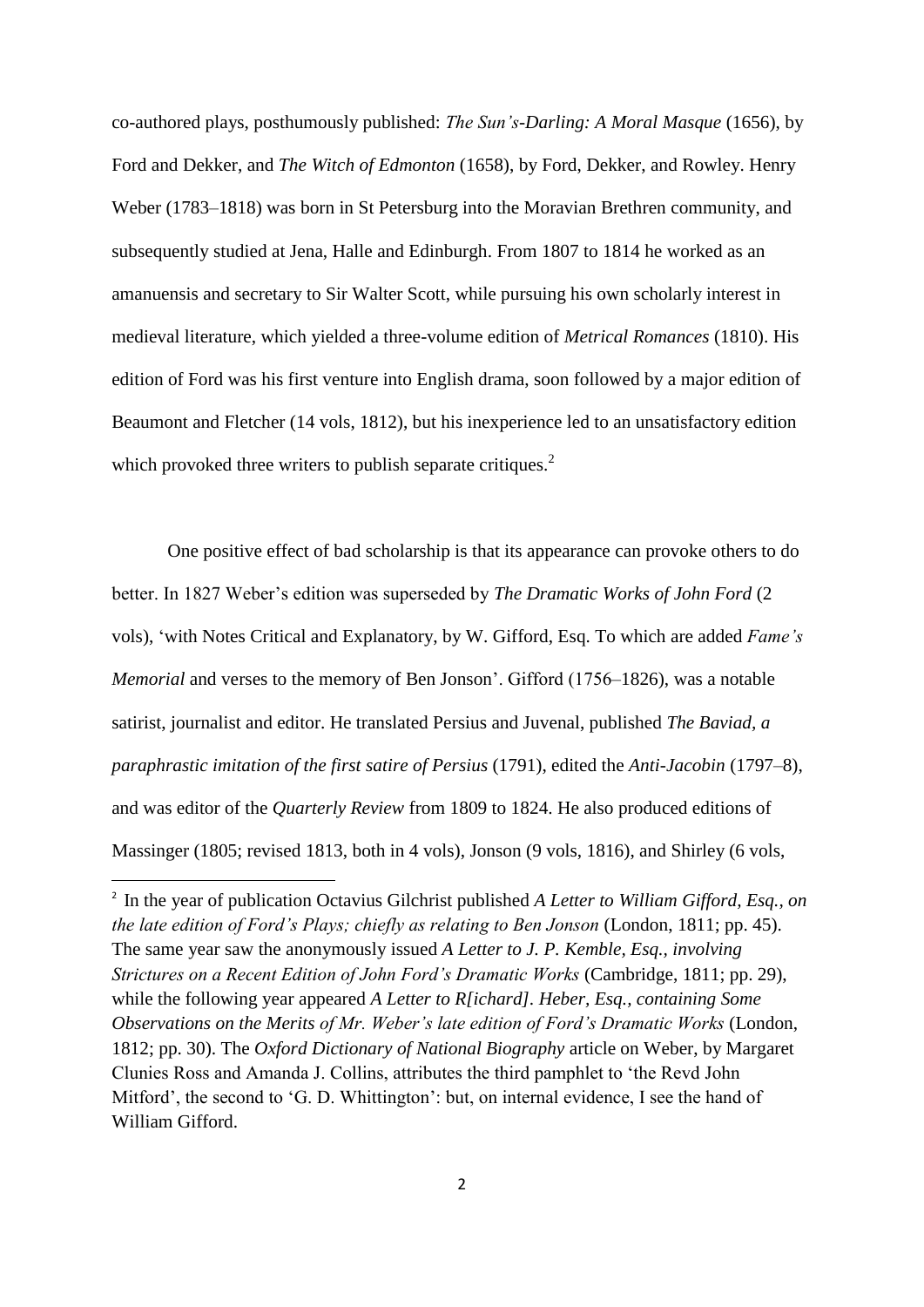1833, posthumously edited by Alexander Dyce). Gifford wrote a substantial Introduction to his Ford edition (I.iii-lxxxix) recounting the little that was known of the dramatist's life at that time, and evaluating the plays in a mixture of tart criticism and reserved praise. Towards the end of this essay Gifford recalled his first reactions, in 1811, to Weber's edition, which, after only 'a slight glance' he dismissed as 'utterly worthless; and I proceeded, with my habitual regard for truth, and reverence for the literary character of my country, to rescue not the worst of its poets from the ignorance which overlaid him and disgraced the national press' (I.lxiii). This, I believe, refers to Francis Jeffrey's notice of Weber's edition which had appeared in the *Edinburgh Review* vol. 36 for August 1811<sup>3</sup>, in which Jeffrey devoted most of his time to 'the history of our poetry', singling out the Elizabethan age for special praise, and commenting briefly on only two of Ford's plays, with copious excerpts. As a contemporary rightly objected, in this review 'Ford has been criticized almost entirely without reference to his editor'. Those words come from *A Letter to J .P .Kemble, Esq. ,involving Strictures on a Recent Edition of John Ford's Dramatic Works* (1811), and form one reason for attributing that work to Gifford. The other is the fact that, in a one hundred page supplement to the Introduction of his 1827 edition, Gifford itemized Weber's editorial shortcomings in the most scathing terms.<sup>4</sup> In this critique, as in the *Strictures*, the identical errors in Weber's edition are criticized, with a frequent coincidence of wording, such as his emendation of a passage in *Perkin Warbeck*, 'Repair [we] | Unto our counsel' (4.3.53-4), where Weber found it 'absolutely requisite' to insert the bracketed word. The author of the *Strictures* objected to this unnecessary insertion in the identical terms that Gifford used in his

<sup>&</sup>lt;sup>3</sup> See *The Edinburgh Review*, August, 1811. Vol. 18, no. 36, pp. 275-304. For Jeffrey's authorship see W.E.Houghton (ed.), *The Wellesley Index to Victorian Periodicals, 1824-1900* (Toronto and London, 1968), p. 448. Jeffrey reprinted the article in his *Contributions to the Edinburgh Review*, 4 vols. (1844).

<sup>4</sup> Gifford, *The Dramatic Works*, vol. I, pp. lxxx–clxxx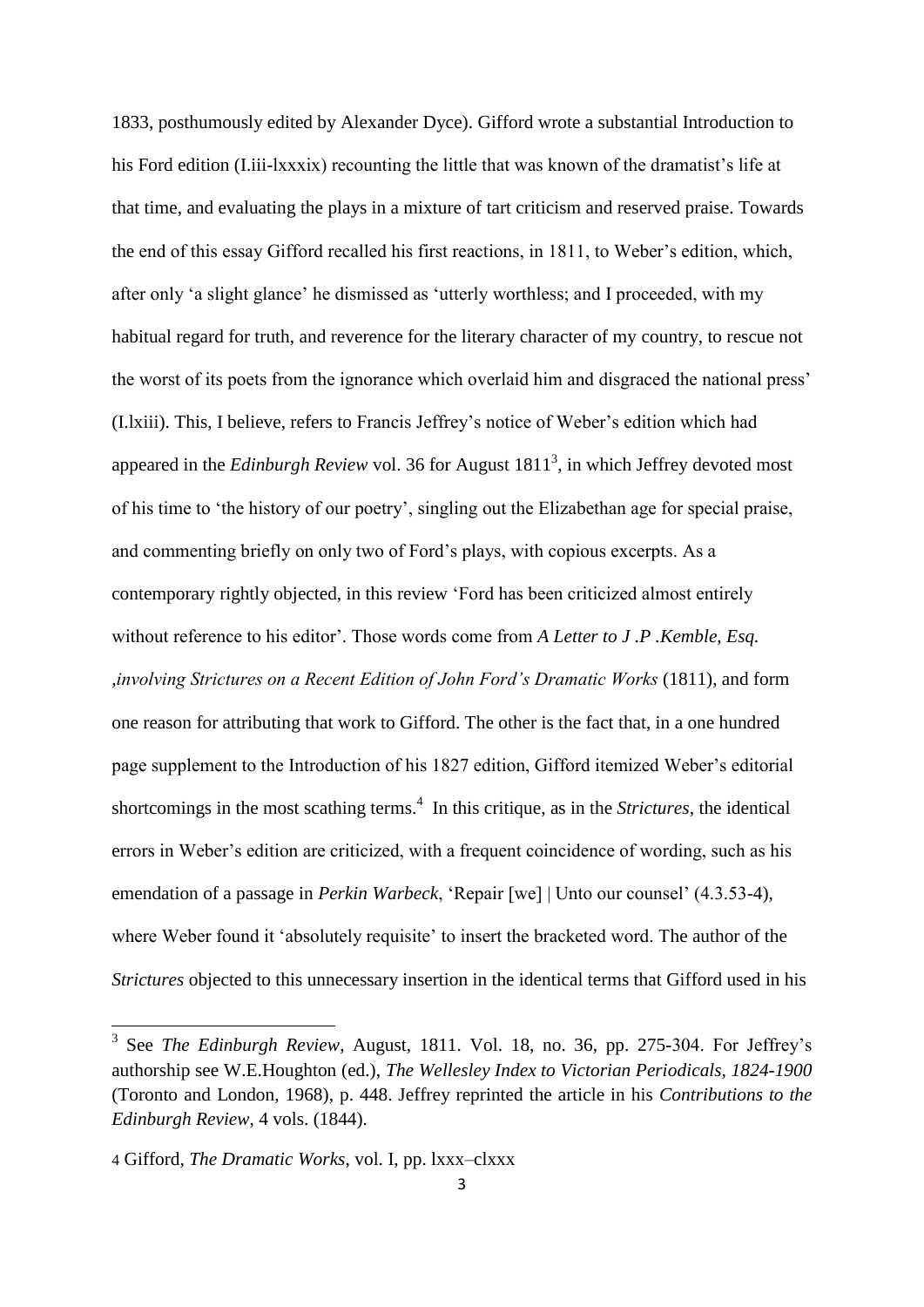Introduction.<sup>5</sup> Gifford was certainly justified in criticizing Weber's unnecessary emendations, wrong explanations, erroneous punctuation, and other faults, but he did so in a manner which a contemporary writer described as 'scornful and intolerant. He often treats the most venial errors — the slightest mistakes — the very semblance of ignorance in his predecessors, with unmitigatable ferocity' (*ODNB*). Yet Gifford himself was equally liable to error, as Dyce frequently observed in his 1869 revision of Gifford's edition.<sup>6</sup>

The rapid growth of interest in Shakespeare and other dramatists in the early nineteenth century benefited Ford in several ways. Scholars not only had texts of the seven canonical and two co-authored plays, they also knew of works by Ford recorded in official documents from the seventeenth century but since lost. In 1811 Weber included 'A List of Ford's Plays' (I.xlix–l), running to thirteen titles. In 1827 Gifford expanded it to sixteen, acknowledging 'the researches of Mr. G. Chalmers'. George Chalmers (1742–1825) was a Scottish antiquary who had become involved in the controversy surrounding the Shakespeare papers forged by William Henry Ireland, and in 1797–9 published two huge volumes disputing Malone's exposure of the forgery. Despite his eccentric position on the forgery, Chalmers provided well-informed discussions of Elizabethan stage history and the

<sup>5</sup> . Compare *Strictures*, pp. 11–12 and *Works*, I.cxliii, referring to Weber II.77 ('makes nonsense of the whole speech'); also *Strictures*, p. 13 and *Works*, I.cliv, on Weber II.252 ('has destroyed both sense and metre'); *Strictures*, p.14 and *Works*, I.cxxxviii, on Weber II.388 (his 'unallowable violence' to Ford's text); *Strictures*, p. 15 and *Works*, I.clxvi, on Weber II.371, etc.

<sup>&</sup>lt;sup>6</sup> In his three-volume edition (1869) Dyce added many brief footnotes recording Gifford's textual errors with occasional tart comments: he 'carelessly' confused play titles (I.xlviii); 'Gifford, with his usual unendurable incorrectness of quotation' (I.li). But mostly Dyce contented himself with noting that 'Gifford printed' this or that erroneous reading, signing the note 'D'. Dyce did not reprint Gifford's hundred-page listing of Weber's errors, as he said, 'according to the wish of Gifford' (I.vi, lxix), although he preserved 'certain explanations of the text with which it is interspersed', as 'notes on the respective passages in question'.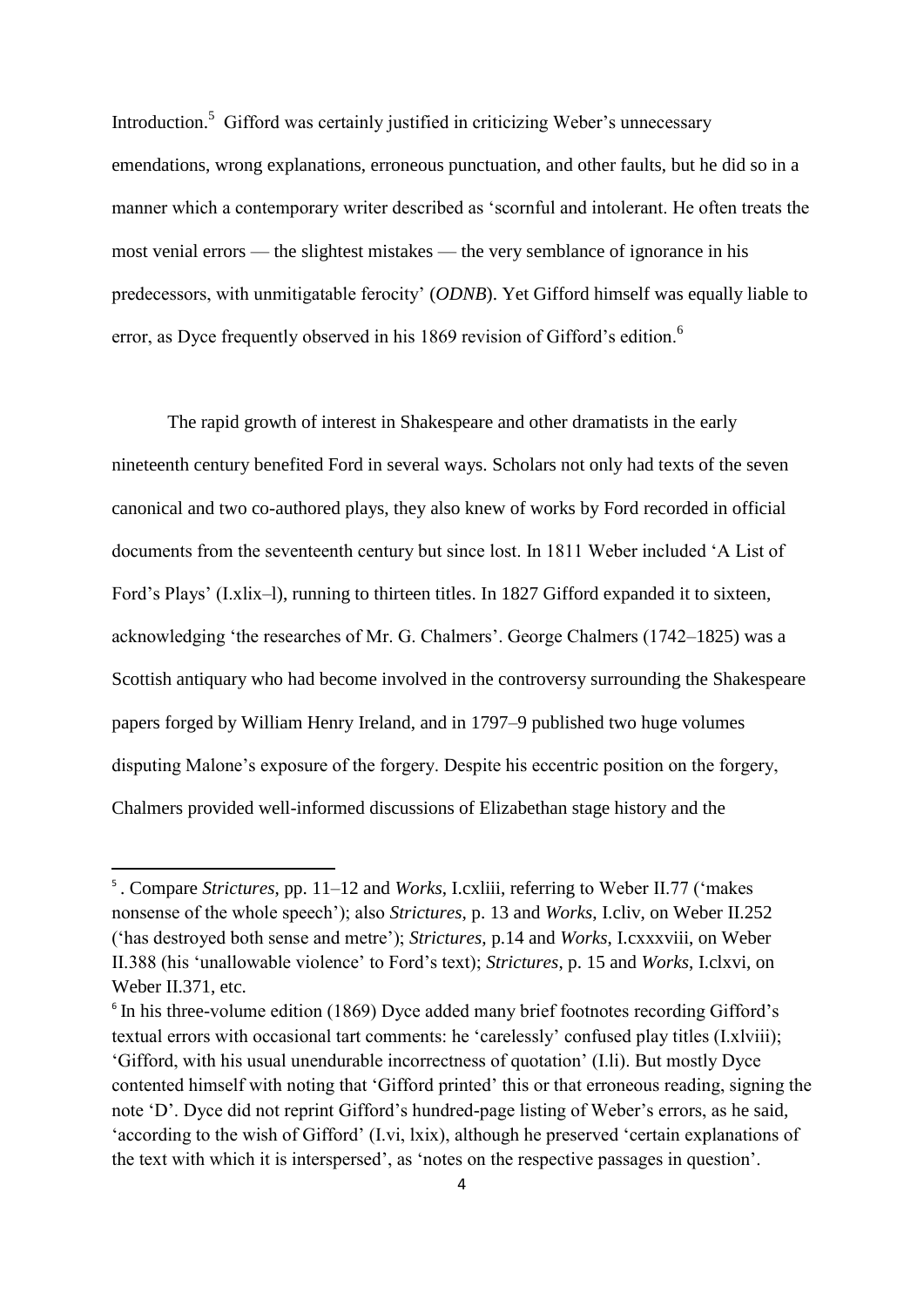chronology of Shakespeare's plays and poems, 'printing for the first time a number of documentary records, including ... further extracts from the Stationers' Register'.<sup>7</sup> Thanks to such researches Gifford knew of seven additional play titles with which Ford was connected. $8$ 

While Gifford could pass on more information about Ford's lost plays than Weber had, he was also able to include one of Ford's two long poems, *Fames Memoriall*. This had been published in 1819 by the antiquary and bibliographer Joseph Haslewood (1769-1833), co-founder of the Roxburghe Club, in order to fill the gap left by Weber, but in a rather defective edition.

Another important source of information about early modern English literature was the founding of learned societies dedicated to re-publishing little known texts. An especially active body was the Shakespeare Society of London, founded in 1841 by J. O. Halliwell and John Payne Collier, which published 48 titles (issued in 19 volumes ) between 1841 and 1853. Volume 10 (1843), contained *Honor Triumphant* and *A Line of Life, '*Two Tracts by John Forde, the Dramatist, Unknown to the Editors of his Works, and now First Reprinted from the Original Copies Published in 1606 and 1620', a volume rather carelessly edited by Collier himself, according to one source<sup>9</sup>. Another scholar active in this wave of literary societies was Alexander Dyce (1798–1869), who was a council member of the Camden Society, for which he edited *Kemps Nine Daies Wonder* in 1840. That year he helped to found the Percy Society, and was one of the moving forces behind the Shakespeare Society,

<sup>7</sup> Samuel Schoenbaum, *Shakespeare's Lives* (Oxford, 1991), p. 168.

<sup>&</sup>lt;sup>8</sup> The evidence for these attributions will be fully discussed in Volume II of this edition.

<sup>9</sup> William Jaggard, *Shakespeare Bibliography* (Stratford-on-Avon, 1911), p.606.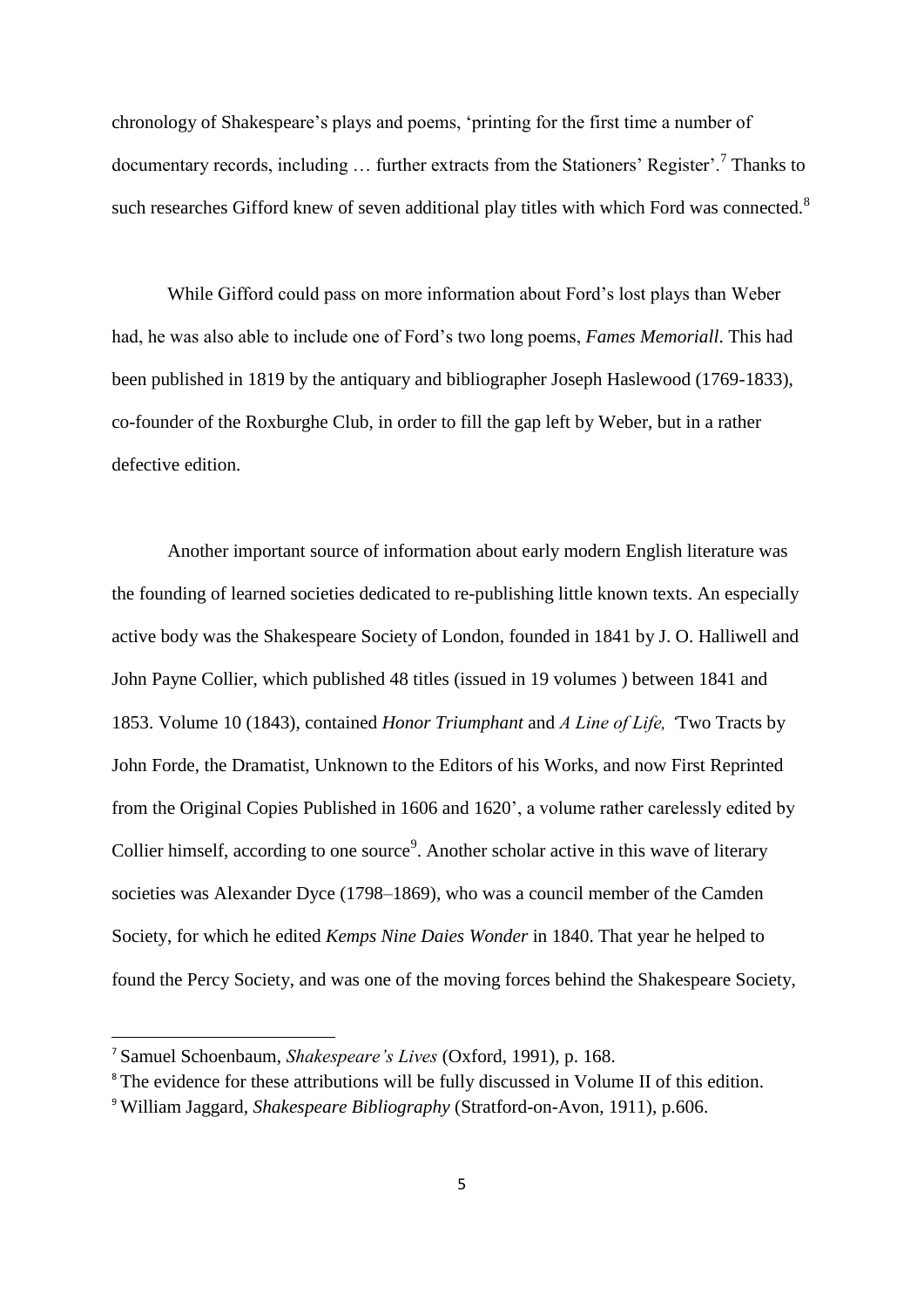founded a year later. Dyce had a remarkably productive scholarly career, which yielded (among many other works) editions of Peele (3 vols, 1828–39), Webster (4 vols, 1830) Greene (2 vols, 1831), Middleton (5 vols, 1840), Beaumont and Fletcher (11 vols, 1843–6), and Shakespeare (6 vols, 1857). In the last year of his life Dyce returned to Ford, expanding Gifford's edition as *The Works of John Ford* (3 vols),' with Notes critical and explanatory by William Gifford, Esq. A New Edition, carefully revised, with Additions to the Text and to the Notes by the Rev. Alexander Dyce'. The seven canonical plays occupied the first two volumes and part of the third, together with the two co-authored plays, *The Sun's-Darling* and *The Witch of Edmonton*. Dyce followed Gifford by including *Fames Memoriall*, and he printed for the first time Ford's verse tributes to Barnabe Barnes, Sir Thomas Overbury, and James Shirley (see 'Uncollected Poems' in Vol. I). Dyce completed his edition by reprinting Collier's edition of *Honor Triumphant* and *A Line of Life* in a modernized text, adding further errors. Dyce's three volumes were reprinted in 1895 by A. H. Bullen, and stand as the last published attempt to collect Ford's writings.

It can be fairly stated that the nineteenth century editors were innocent of analytical bibliography and textual criticism as we know it. They mostly based their texts on a single copy of each work, not realising the need to collate multiple copies in order to check for corrections made during the printing process. They modernized spelling and punctuation at will, and emended freely. Their lack of any systematic approach to textual problems, and the frequent inaccuracy of their reproduction of the original texts make their editions unreliable at many levels. A partial improvement in the approach to editing Ford's works was signalled by the publication in 1906 of *The Queen, or the Excellency of her Sex*, 'nach der Quarto 1653

6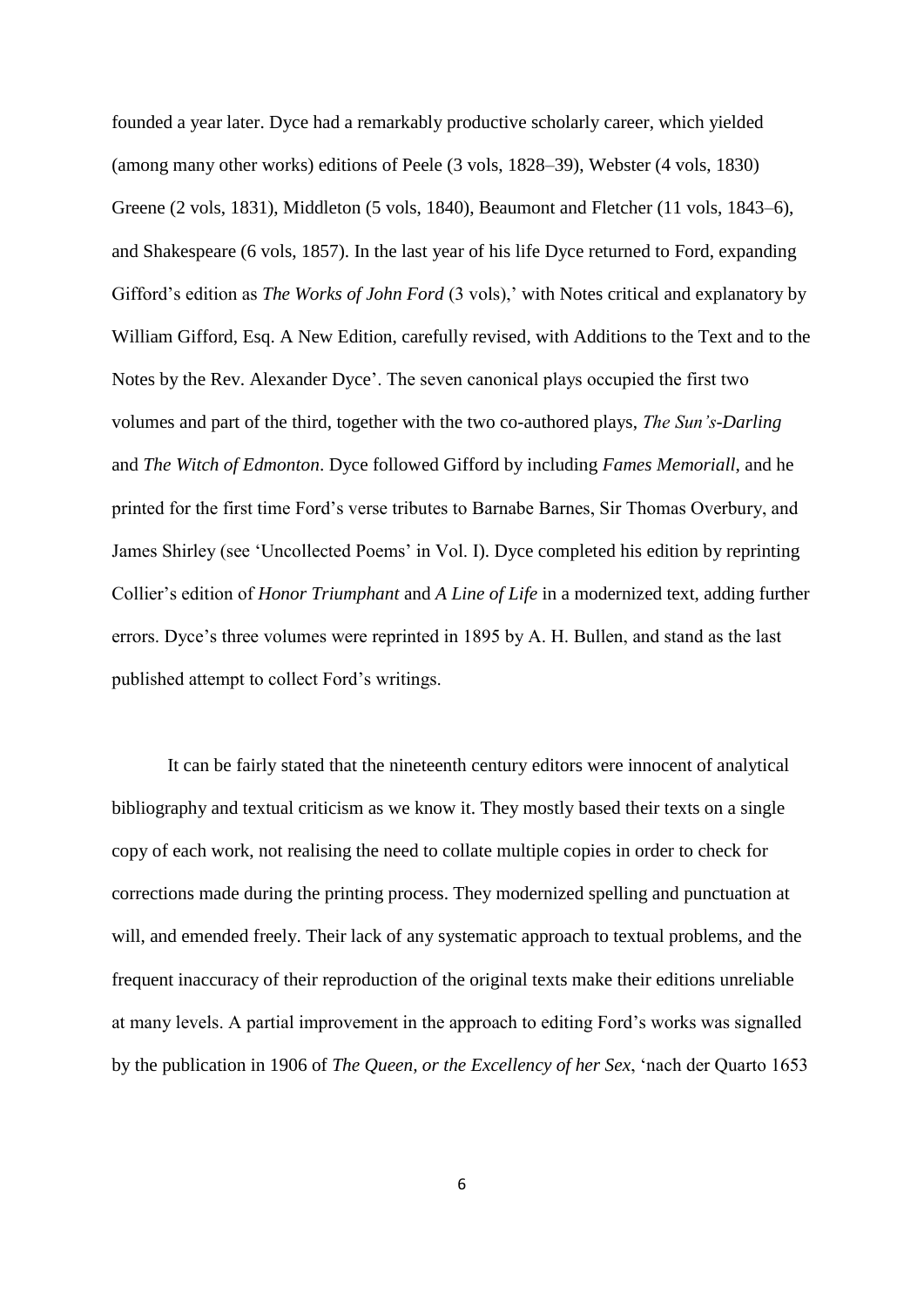in Neudruck herausgegeben' by Willi Bang.<sup>10</sup> The Quarto title page described it as '*An Excellent old Play.* Found out by a Person of Honour, and given to the Publisher, Alexander Goughe'. Bang knew from Wright's *Historia Histrionica* that an Alexander Goffe or Gough was described as 'the Woman Actor of *Blackfriers*', since, from at least 1626 to 1629, he had played female roles in Massinger's *The Roman Actor,* Ford's *The Lovers Melancholy*, and Massinger's *The Picture*. Gough had evidently acquired manuscripts of some plays performed before the closing of the theatres in 1642, and he subsequently published *The Widow* (1652), co-authored by Jonson, Fletcher, and Middleton, and Lodowick Carlell's *The Passionate Lovers* (1655). <sup>11</sup>As he explained in the preface, Bang ascribed *The Queen* to Ford since he recognised in it the same plot situations, characterisation, ideas, and vocabulary found in the mature tragedies (pp. vii-viii). In his extensive notes (pp. 41–57) Bang pointed out many parallels with Ford's other works, and his attribution has been universally endorsed.<sup>12</sup>

Two years later Bang brought out the first in a projected set of three volumes of Ford's works, in old-spelling texts, as De Vocht described them, 'meticulously exact reproductions of the original quartos', containing *The Lovers Melancholy* and *Loves*  Sacrifice.<sup>13</sup> This volume included a prefatory essay by S.P. Sherman, 'Forde's Contribution to the Decadence of the Drama' (pp. vii-xix), reflecting a conception of the drama between 1579 and 1642 in terms of growth and decay, one which persisted well into the 1950s. Bang's

<sup>10</sup> *The Queen* (Louvain, 1906), was volume 13 in Bang's pioneering series *Materialien zur Kunde des älteren Englischen Dramas.*

<sup>11</sup> See G.E.Bentley, *The Jacobean and Caroline Stage,* 7 vols. (Oxford, 1941-68), ii.446–7.  $12$  See Bentley, iii.457–8.

<sup>13</sup> *John Fordes Dramatische Werke in Neudruck herausgegeben von W. Bang, Erster Band*, (Louvain, 1908); volume 23 in Bang's *Materialien*.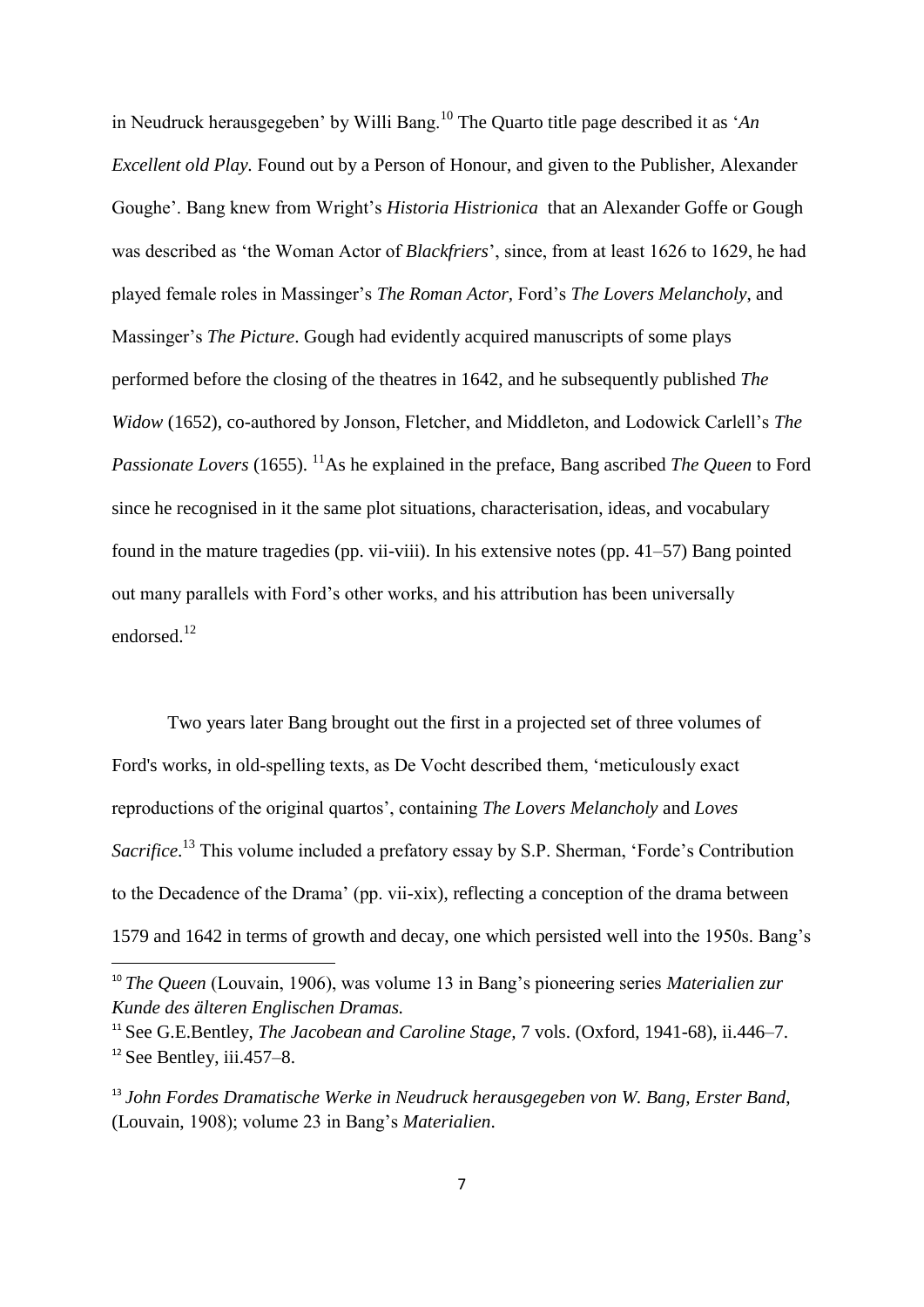projected complete edition suffered a major disaster in August 1914, when fire destroyed both the complete stock of forty-four published volumes and the new volume in preparation, with *The Broken Heart* already set in type. It was not until 1927 that Bang's pupil, Henry De Vocht, could issue the second volume of *John Ford's Dramatic Works Reprinted from the Original Quartos*. <sup>14</sup> De Vocht included the five remaining plays of the canonical seven, and promised a third volume to contain *The Queen*, *The Sun's-Darling*, *Honor Triumphant*, *Fames Memoriall,* and *A Line of Life*. By the time that De Vocht was writing, the arrival of modern bibliography and textual criticism inspired by the work of R. B. McKerrow, W. W. Greg, A. F. Pollard and others, together with the Malone Society Reprints, had alerted scholars to the significance of textual variants between copies of early modern printed books. De Vocht noted in passing that, while collating different copies of *Perkin Warbeck,* he had discovered numerous variants in the final leaf (K5), and announced that 'a list of such variants and of textual notes for all plays by Ford will be published in a third volume, which will complete these *Dramatic Works'* (p.vii). De Vocht added: 'It will be moreover illustrated by an essay on the present state of the study of Ford, and on his share in different plays, from the pen of Mr. Bertram Lloyd, who is preparing a critical edition of his works'. Alas, De Vocht's volume three never appeared, nor did Lloyd's critical edition.<sup>15</sup>

Apart from the many separate editions of Ford's most popular plays, which will be dealt with by our editors in their place, the only substantial addition to the Ford canon in

<sup>&</sup>lt;sup>14</sup> Understandably, after the First World War, when German forces attacked Louvain, this Belgian scholarly project switched languages to English, the series being renamed *Materials for the Study of the Old English Drama.* 

<sup>&</sup>lt;sup>15</sup> Lloyd mentioned his 'researches for a new edition of Ford's Works' in 'An Unprinted Poem by John Ford (?)' in *RES*,1 (1925), 217–19.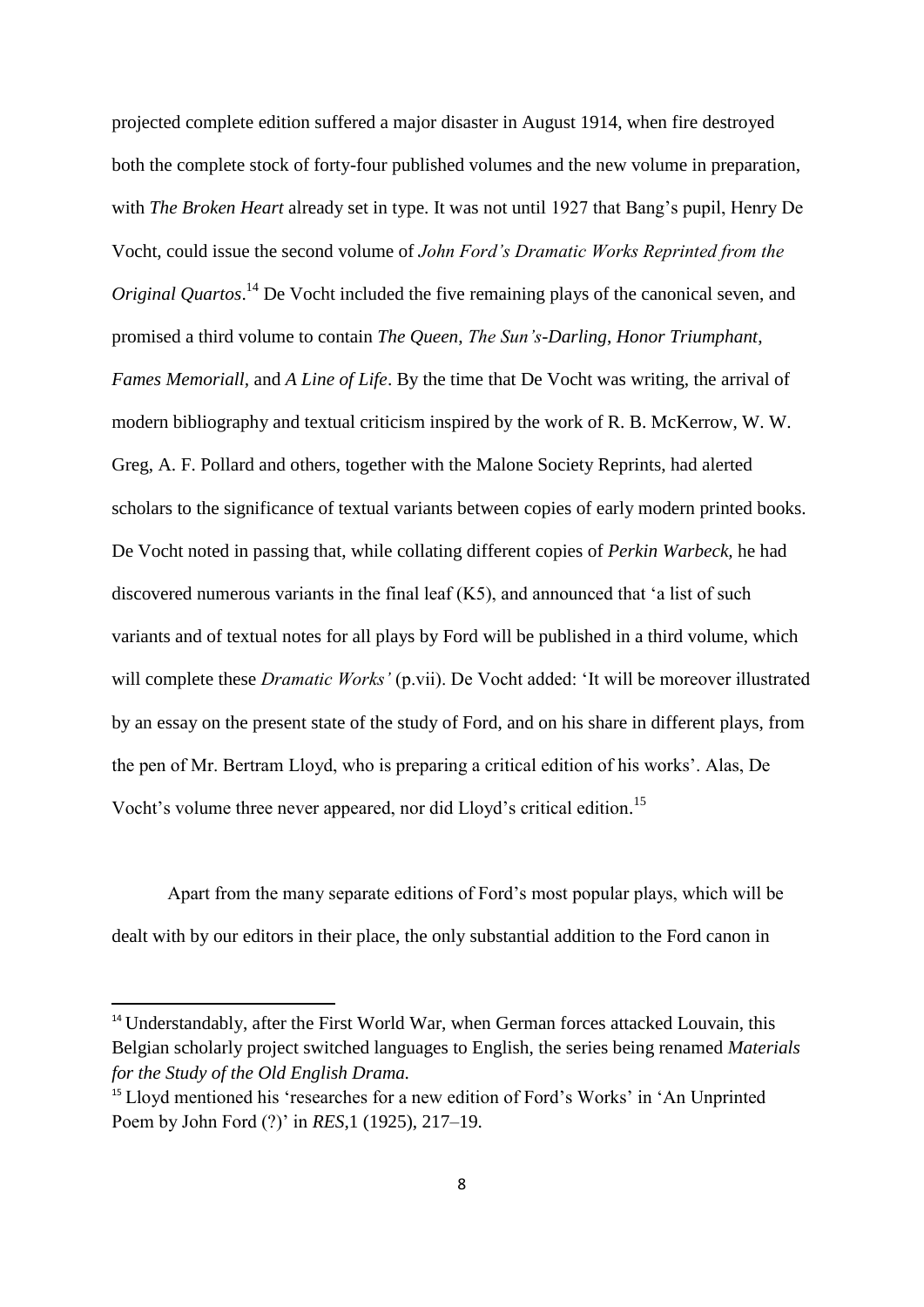modern times appeared in 1991, *The Nondramatic Works of John Ford*. <sup>16</sup> The General Editor was L.E. Stock, who edited *Fames Memoriall* and Ford's 'Shorter Pieces'. Judith M. Kennedy edited *Honor Triumphant* and *The Monarches Meeting*; Dennis Danielson edited *Christes Bloodie Sweat*, which had been attributed to Ford by Joan M. Sargeaunt in 1934.<sup>17</sup> Gilles Monsarrat, together with Stock, edited both of Ford's prose works, *The Golden Meane* (which Sargeaunt had also attributed to Ford in her 1934 essay) and *A Line of Life*. All the texts were freshly edited after collation of the surviving quartos, and were accompanied by individual introductions, textual notes, an extensive commentary and a glossary of rare words.

The present edition takes up where Dyce ended in 1869, and where De Vocht and

Lloyd were planning to begin in the 1930s. It will consist of three volumes, in which all works will be edited from surviving manuscripts and the quarto editions, the only texts of any authority. This edition will include several plays which were included neither in Dyce's edition nor in that planned by Bang and De Vocht. Volume Two, containing all the coauthored plays, together with an extensive discussion of the methods used to identify Ford's hand, will bring together the two collaborative plays included by Dyce, *The Sun's-Darling*

1

<sup>17</sup> Sargeaunt. 'Writings Ascribed to John Ford by Joseph Hunter in *Chorus Vatum', RES,* 10 (1934), 165–76. Her attribution was confirmed by Gilles Monsarrat in 'John Ford's Authorship of *Christes Bloodie Sweat'*, *English Language Notes,* 9 (1971): 20–5. Regrettably, Katharine Pantzer, editor of the revised *STC* (1986), was unconvinced, and the poem is still listed under the authorship of Joseph Fletcher (*STC* 11076), but with the note ''the attrib. to Fletcher is dubious, and this is more likely by John Ford' (vol. 2, p. 490).

<sup>&</sup>lt;sup>16</sup> This volume was published in Binghamton, NY, by Medieval and Renaissance Texts and Studies, in conjunction with the Renaissance English Text Society.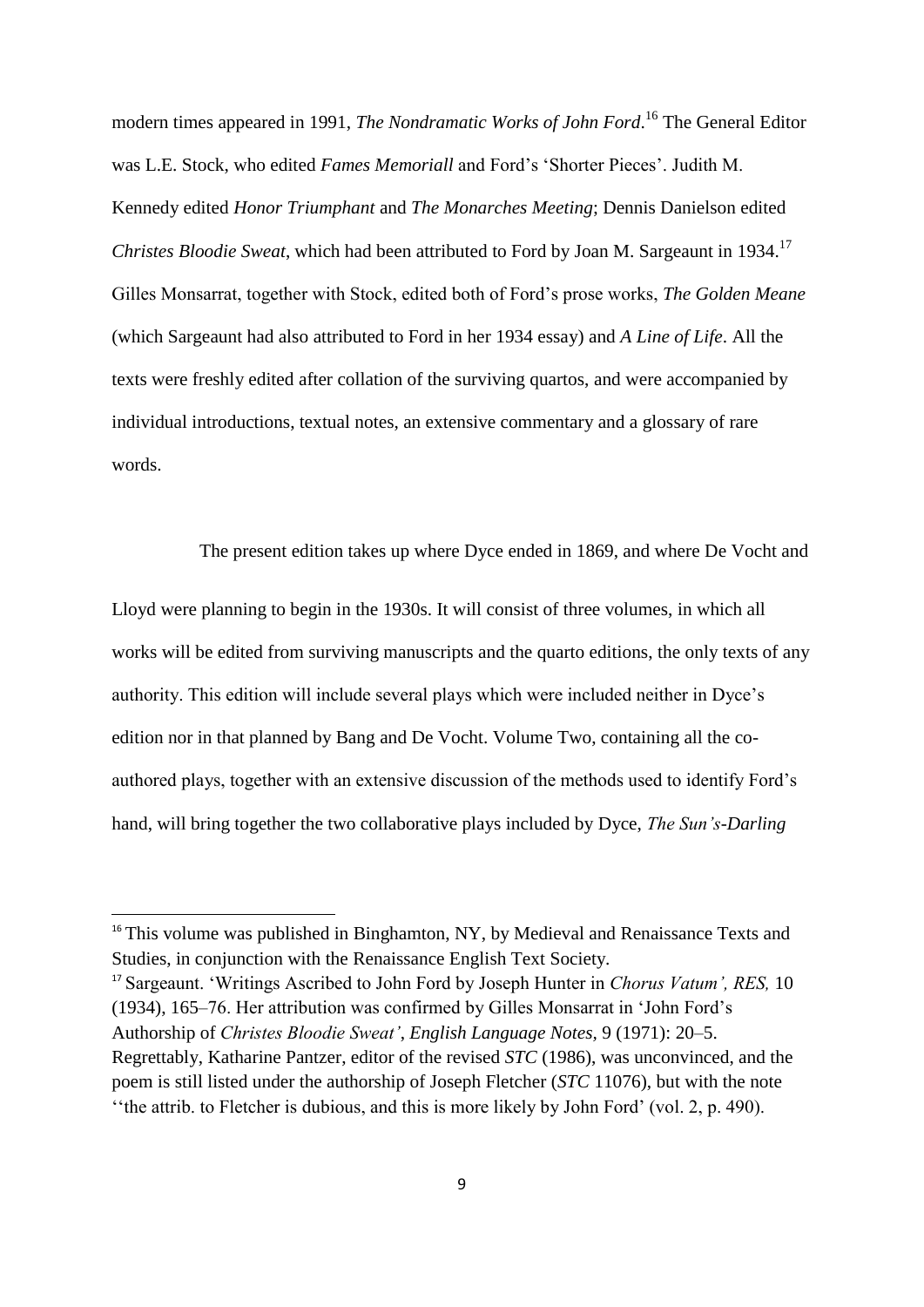and *The Witch of Edmonton*. To those we shall add the following plays (with dates of probable performance):

> *The Lawes of Candy* (*c.*1619), by Ford, Massinger(?) and / or Rowley*. The Welsh Ambassador, or A Comedy in Disguises* (*c.*1623), by Dekker and Ford. *The Spanish Gipsie* (1623), by Ford, Middleton, Rowley, and Dekker.

> *The Fair Maid of the Inn* (*c.*1625), by Ford, Webster, Massinger, and perhaps Fletcher.

Our aim is to collate all surviving copies of the quartos, taking note of modern editions since Weber, although we do not offer a complete historical collation. Many alterations to Ford's text have been made in the course of two centuries, including speculative emendations of substantives and endless tinkering with such accidentals as punctuation and capitalisation, few of which are worth recording. We reproduce the original spelling and, as far as possible, the original punctuation; where we depart from this, in order to avoid ambiguity, all departures will be recorded. We also correct obvious misprints and follow the accepted conventions of modernizing i/j; u/v; the long 's'; expanding the ampersand and other contractions.

Volume One, which brings together all of Ford's prose writings and poetry, inevitably invites comparison with the 1991 *Nondramatic Works*. The editors of this volume are grateful to have had a predecessor of such a high scholarly standard, and acknowledge specific debts as appropriate. We aim to go beyond that achievement in several respects. For one, we add two new works to Ford's canon, the 1612 *Funerall Elegye* written for William Peter,